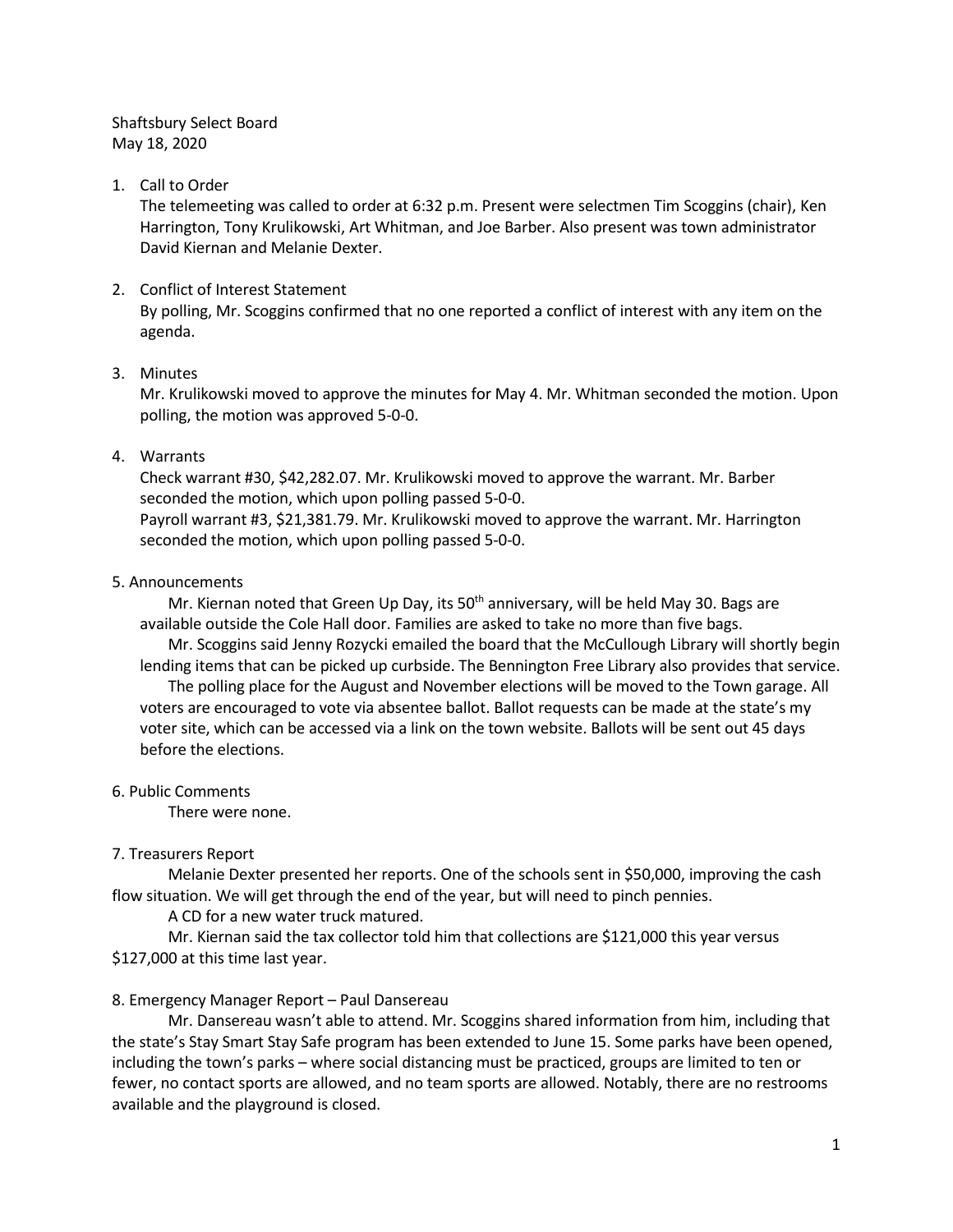#### 9. Town operations report

Cole Hall is still closed except to researchers, one at a time. Mr. Kiernan said this will probably remain the case for the foreseeable future.

### 10. Expansion of roadside commercial – PC

Mr. Whitman said he is disappointed that the Planning Commission didn't extend the zone northward. The town needs commerce. While it may be good for the cluster of businesses at Route 7A and Hidden Valley to remain residentially zoned, it won't be good for the town if in the future they go out of business. Mr. Harrington said he agreed with Mr. Whitman, and that the area northward offered more potential than the proposed southern extension. Mr. Barber thought the southern extension offered few opportunities. Mr. Krulikowski said he agreed with Mr. Whitman. The Board decided to ask the Commission to attend a Select Board meeting.

#### 11. Roads Report

Mr. Kiernan said all the dirt roads have had at least one round of spring grading and a second is underway. Chloride has been placed on most of the roads. Ditching has begun, and all will be seeded and mulched. Broken and stolen signs are being replaced. All plowing equipment has been cleaned and put away for the season. The foreman and Chris Taft from Vtrans have been planning repairs at several locations. Hydraulic studies have been requested for Cider Mill and Laclair Road culverts. The blacktop plant will open this week and pothole patching will begin. Unsafe trees will be taken down. Mowing and general park maintenance are underway. There are some issue with the John Deere grader.

Mr. Whitman said he talked to DeLurey's about the older tandem. He said the major repairs probably won't be needed again. DeLurey's said they charged the town for a triple charger that hasn't yet been installed. Mr. Kiernan said he'll ask the DPW foreman if he still wants that equipment.

Mr. Harrington said new oil pans might be sandblasted and coated with fiberglass. Mr. Whitman says he replaces them with stainless steel when they wear out. Stainless steel may be an option originally.

## 12. Animal Control Ordinance

Mr. Kiernan suggested using the VLCT template to revise the ordinance. Importantly, the animal control officer would like to add a "potentially vicious dog" section to the ordinance. The officer is reviewing other proposed changes.

## 13. Ordinances

The town's policy and ordinance manual has many out of date contents, which Mr. Kiernan would like to repeal or rewrite.

- a) The continuing education policy was written in 1992 and hasn't been used for more than a decade. Mr. Kiernan pointed out that a credited on-line course could cost about \$3000. Mr. Krulikowski suggested using the UVM rate for college courses. Mr. Whitman moved to instruct Mr. Kiernan rewrite the policy. Mr. Krulikowski seconded the motion, which upon polling passed 5-0-0.
- b) Limits to liability coverage policy is now covered by the town's PACIF policy. Mr. Whitman moved to rescind the policy. Mr. Harrington seconded the motion, which upon polling passed 5- 0-0.
- c) The 1997 supplemental summer highway overtime policy required the Select Board to approve summer overtime of any quantity. Mr. Whitman moved to rescind the policy. Mr. Harrington seconded the motion, which upon polling passed 5-0-0.